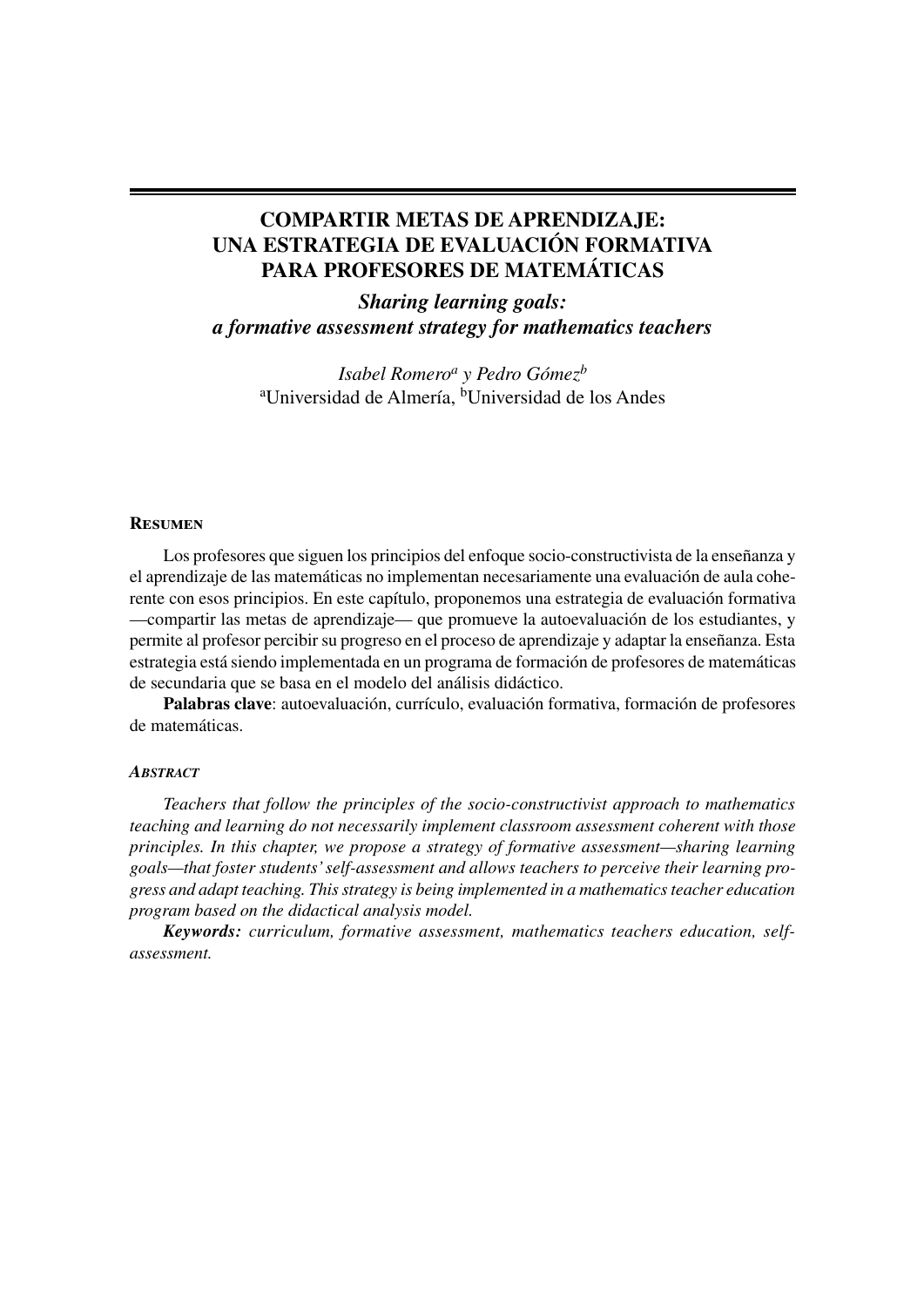El siglo xx ha sido un periodo decisivo en la evolución de la evaluación educativa. En el ámbito del aprendizaje, desde la primera conceptualización de Tyler, seguida de los avances ofrecidos por Bloom y colaboradores —evaluación diagnóstico, formativa y sumativa— y de la contribución de Popham — la evaluación criterial—, el significado y las prácticas evaluativas han cambiado en un intento de adaptarse a las nuevas demandas educativas y sociales (Bordas y Cabrera, 2001).

El aprendizaje matemático se considera actualmente como un proceso de cons trucción de conocimiento dentro de un contexto social y cultural. El aprendizaje con comprensión, la resolución de problemas y el desarrollo del razonamiento matemático, entre otras competencias, se han convertido en metas de aprendizaje. Conforme se trans forman las metas en la Educación Matemática y evoluciona la comprensión de cómo los alumnos aprenden la materia, se demandan nuevas aproximaciones a la evaluación que la conciban como un proceso continuo e interconectado con el resto de las componentes del currículo (Rico, 1993) y que permitan visibilizar las formas de pensamiento de los escolares, al tiempo que incrementan las habilidades del profesorado para evaluarlas.

Sin embargo, a pesar de lo que sugieren los expertos, en un número sorprendente de casos, profesores que propugnan una visión socio-constructivista del aprendizaje —evidenciada en la estructura de la lección, las tareas seleccionadas, el respeto por el pensamiento del estudiante y el cuidado en propiciar un ambiente de clase favorecedor de la comunicación matemática— no traducen esta visión en cambios epistemológicamente consistentes en la evaluación (Webb, 2004). Las razones para este desfase entre la evaluación y la instrucción por parte de los profesores son múltiples. Entre ellas, podemos citar el desconocimiento de las estrategias y procedimientos para llevar a cabo una evaluación coherente con las innovaciones en la instrucción; la demanda de tiempo y esfuerzo que este tipo de evaluación conlleva; y la inercia de las instituciones educativas.

Este desfase entre instrucción y evaluación también se hace patente en la literatura. Ante la abundancia de trabajos sobre la enseñanza de las matemáticas desde una perspectiva socio-constructivista, las posibilidades de introducir en las aulas nuevas aproximaciones a la evaluación requieren estudios sobre modos de promover cambios y de apoyar el desarrollo profesional del profesor en este sentido. Desde esta perspectiva, es importante que los programas de formación de profesores de matemáticas proporcionen oportunidades a los profesores en formación para conocer conceptualizaciones de la evaluación que sean coherentes con los avances en el resto de componentes curriculares, así como para desarrollar sus capacidades de implementar cambios en sus diseños de propuestas didácticas acordes con estas conceptualizaciones.

En este capítulo, presentamos una conceptualización de evaluación formativa en matemáticas centrada en compartir las metas de aprendizaje con los escolares y proponemos una estrategia para hacerla operativa que posibilita, a un tiempo, la evaluación del profesor sobre el aprendizaje de los escolares y la autoevaluación por parte de estos últimos. En lo que sigue, establecemos las demandas que la evaluación formativa requiere del profesor de matemáticas y describimos la herramienta que denominamos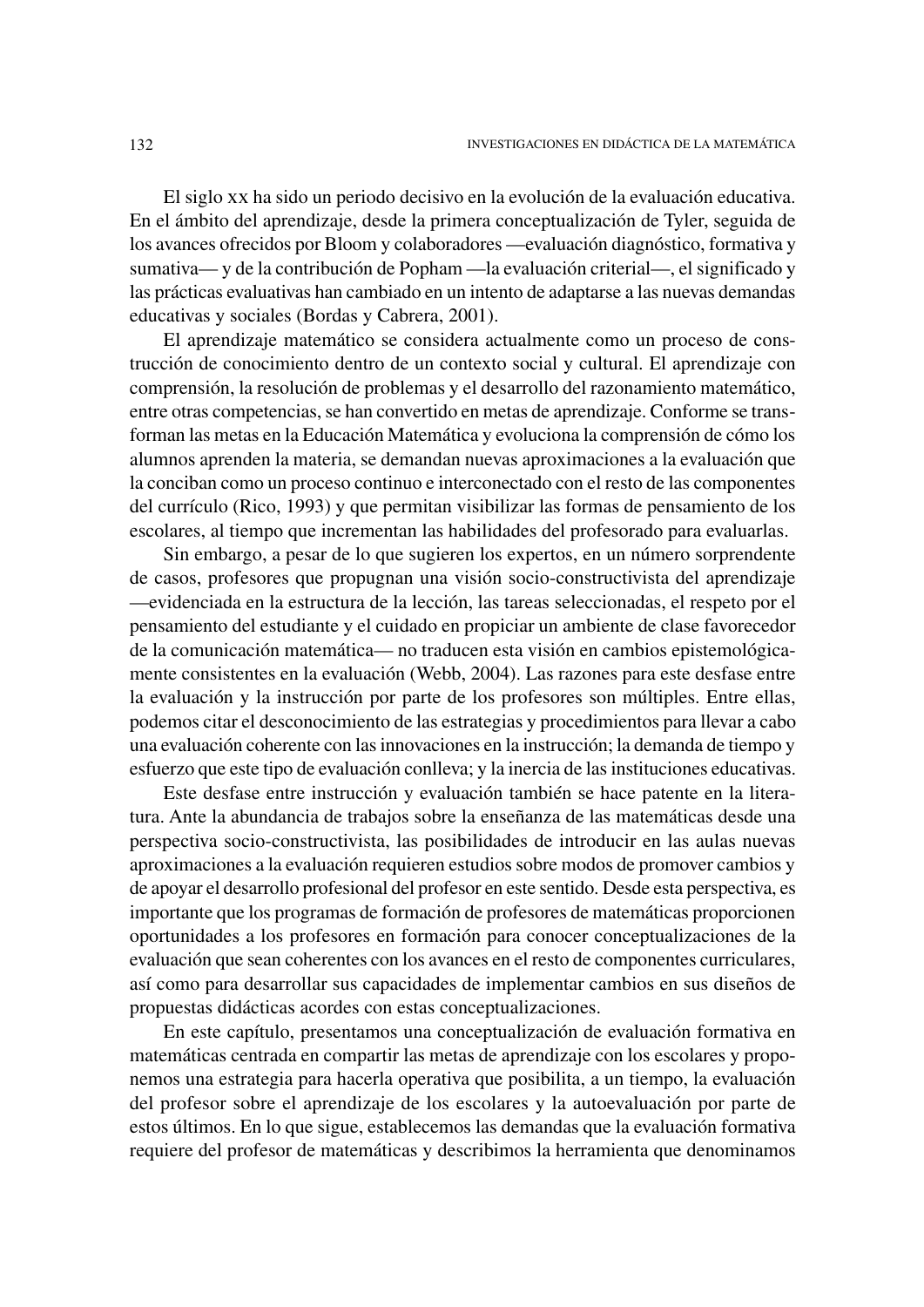«semáforos», como estrategia para que los profesores compartan sus metas con los estudiantes y aborden algunas de esas demandas.

#### **La evaluación formativa y sus demandas para el profesor**

El término evaluación formativa fue introducido por Scriven (1967) para referirse a los procedimientos utilizados por los profesores con la finalidad de adaptar su proceso de enseñanza a los progresos y necesidades de aprendizaje observados en sus alumnos. Esta finalidad queda también patente en los planteamientos del NCTM, que asume que la evaluación en el aula es más que simplemente una prueba al final de la instrucción para ver el rendimiento de los escolares en condiciones especiales, sino que es más bien una parte integral de la instrucción que informa y guía a los profesores cuando toman decisiones acerca de ésta (NCTM, 2000, p. 22).

De acuerdo con Goos (2014), los principios que sustentan la evaluación formativa en matemáticas están bien establecidos y han sido promulgados, no solo a través de documentos curriculares, sino también a través de informes de investigación y recursos para el desarrollo profesional. Esta autora propone tres principios globales. En primer lugar, los profesores deben obtener evidencia del aprendizaje de los escolares. Para ello, la evaluación debe «modelar» una buena práctica matemática. La evidencia se recoge, por ejemplo, con tareas, y preguntas y discusiones de clase. En segundo lugar, los profesores deben interpretar las evidencias y promover juicios válidos sobre la calidad del aprendizaje de los escolares. Para ello, la evaluación debe estar alineada con la instrucción, incluir múltiples formas de evidencia y usar criterios y estándares explícitos. Y, en tercer lugar, los profesores deben actuar a partir de la evidencia para mejorar el aprendizaje de las matemáticas. La evaluación formativa debe incluir realimentación y autoevaluación.

Este planteamiento impone demandas significativas al conocimiento y a la pericia del profesorado, entre las que se incluyen las siguientes: (a) la formulación de criterios e indicadores de evaluación que reflejen una actividad matemática auténtica; (b) la realización de juicios bien fundados sobre la calidad de la actuación de los escolares en un rango de tareas diferentes que, además de los criterios formulados, se basen en evidencias de su grado de consecución; (c) la provisión a los escolares de una realimentación «en tiempo real», que les permita avanzar en su aprendizaje, al conocer qué dominan, qué les queda por aprender y cómo pueden proceder para solventar sus carencias; y (d) la capacidad para hacer a los escolares partícipes del proceso de evaluación, al delegar progresivamente en ellos el protagonismo.

Al tener en mente lo anterior, hemos desarrollado una estrategia de evaluación formativa que forma parte de un programa de formación de profesores de matemáticas basado en el modelo del análisis didáctico (Gómez y González, 2013). A partir de los objetivos de aprendizaje que los estudiantes para profesor formulan en el diseño de unidades didácticas y de las tareas que establecen para lograrlos, se articula un modo de compartir las metas con los escolares y de que ellos puedan informar, tarea a tarea, de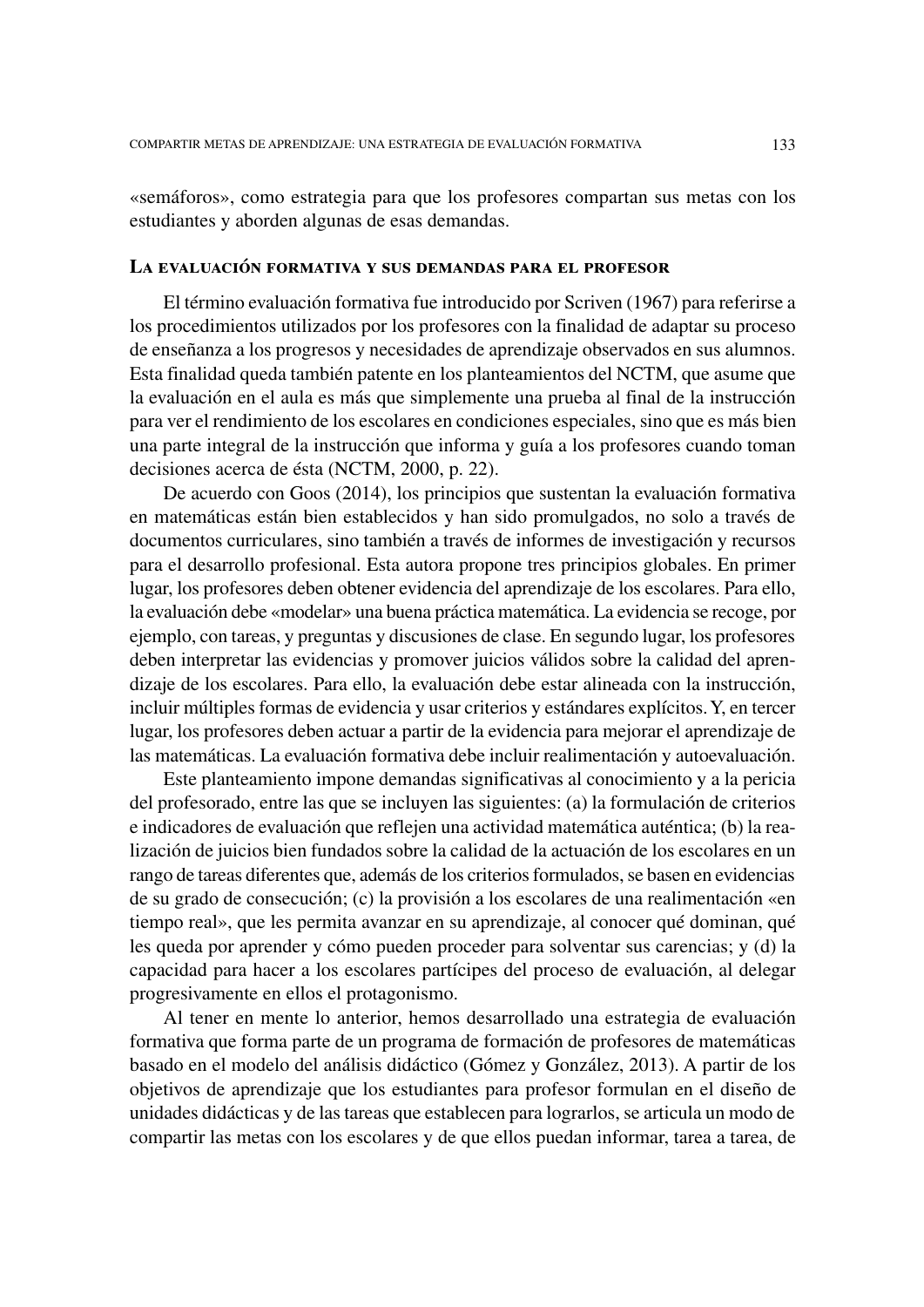su percepción sobre el grado de consecución de dichas metas. Para ello, introducimos primero un procedimiento con el que el profesor puede caracterizar los objetivos de aprendizaje en términos de grafos de criterio de logro. La estrategia de los semáforos para compartir metas y propiciar la autoevaluación del alumnado que proponemos se basa en esos grafos de criterios de logro. Describimos el procedimiento a continuación.

#### **Caracterización de los objetivos de aprendizaje**

Para planificar la enseñanza de cualquier tema de las matemáticas escolares, los profesores deben establecer lo que esperan que sus estudiantes aprendan. Para ello, formulan objetivos de aprendizaje por medio de frases cortas cuyo significado suponen evidente. Sin embargo, en muchas ocasiones, ellos no constatan la complejidad de esas formulaciones. Lograr un objetivo de aprendizaje implica la capacidad del estudiante para abordar y resolver ciertas tareas que pongan en evidencia que ha logrado esa expectativa. Para caracterizar esa expectativa de aprendizaje, es necesario que el profesor establezca las demandas cognitivas que están implicadas en esas tareas. Nosotros hemos desarrollado un procedimiento que permite caracterizar un objetivo de aprendizaje con base en un grafo de criterios de logro. El procedimiento parte de la identificación de un conjunto de tareas que el profesor considera que si un estudiante las resuelve, entonces el estudiante ha logrado el objetivo de aprendizaje. El profesor establece las posibles estrategias de resolución de esas tareas y las capacidades que los estudiantes deben activar para resolverlas. Con esta información, el profesor puede construir el grafo de criterios de logro del objetivo de aprendizaje. Hemos descrito este procedimiento en detalle en Gómez, González y Romero (2014). Por ejemplo, en el tema de probabilidad condicional, el objetivo de aprendizaje «Reconocer situaciones en las que es posible aplicar la noción de probabilidad condicional en distintos contextos y expresar la situación matemáticamente», se puede caracterizar con el grafo de criterios de logro de la Figura 1. Hemos tomado este ejemplo del trabajo del grupo 5 de la tercera cohorte de la maestría en Educación Matemática de la Universidad de los Andes. Este grupo está compuesto por los profesores Rosemary Díaz, Camilo López, Sergio Montes y Diana Rodríguez.



Figura 1. *Grafo de criterios de logro del objetivo*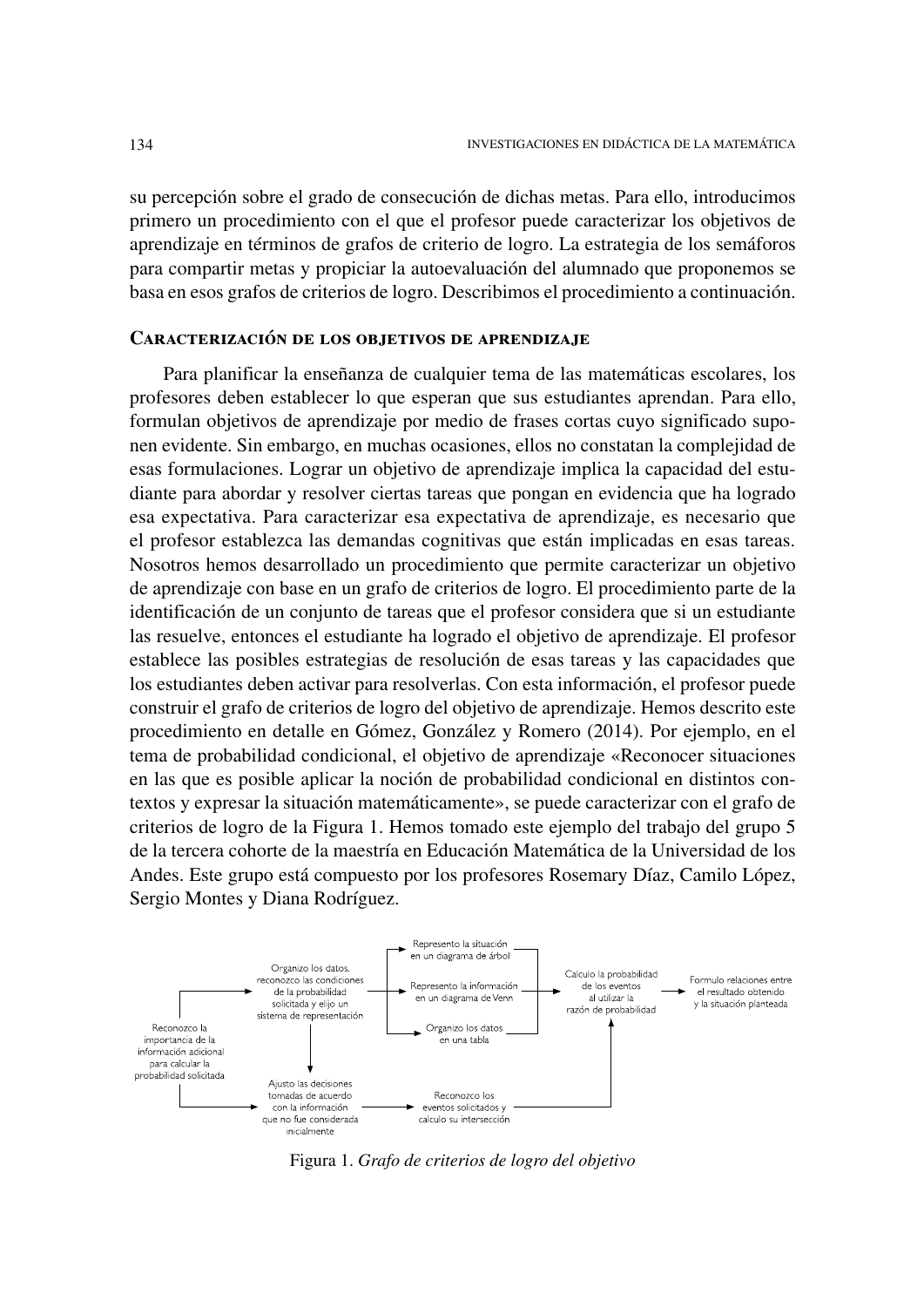Los criterios de logro que componen el grafo se han redactado de tal forma que los estudiantes puedan entenderlos. Con este tipo de grafo, los estudiantes pueden tener una visión del proceso de consecución del objetivo como una progresión estructurada en la que se aprecian el orden y las relaciones entre los criterios de logro. De la misma forma, y con base en el grafo de criterios de logro del objetivo de aprendizaje, es posible formular un grafo de criterios de logro para cada tarea con la que el profesor pretende contribuir al logro del objetivo de aprendizaje por parte de los estudiantes. Supongamos la siguiente tarea relacionada con el objetivo de aprendizaje.

Diez estudiantes de grado undécimo del colegio Robert. F Kennedy que estaban en una salida pedagógica, se quedaron de los buses de los grados superiores y ahora deben abordar alguno de los buses que quedan. Como no encontraron un bus con los 10 cupos, viajaron repartidos entre 3 buses: el que lleva a los niños de preescolar, el que lleva a los niños de primaria y el de los niños de sexto que tenían 3, 4 y 5 cupos respectivamente.

Teniendo en cuenta únicamente la información suministrada y sabiendo que el bus que lleva a los estudiantes de sexto no se llenó, ¿Cuál es la probabilidad de que sí se llenara el bus de primaria?

En la Figura 2, hemos resaltado los criterios de logro a los que esta tarea pretende contribuir.



Figura 2. Criterios de logro a los que apunta la tarea

En este grafo, el profesor destaca aquellos criterios de logro que el estudiante puede activar al abordar la tarea y, por consiguiente, aquellos aspectos del objetivo de aprendizaje a los que apunta la tarea.

#### ESTRATEGIA PARA COMPARTIR METAS Y FOMENTAR LA AUTOEVALUACIÓN

Los grafos de criterios de logro del objetivo de aprendizaje y de las tareas son la base para el diseño de una estrategia que permite compartir las metas con los estudiantes y promover su autoevaluación cuando abordan una tarea. Para tomar parte activa en su aprendizaje, los estudiantes necesitan saber cuáles son las metas o los objetivos que se persiguen. Además, necesitan conocer los criterios mediante los cuales se valorará la calidad de su aprendizaje, porque una cosa es saber hacia dónde han de ir, y otra, es saber si lo están haciendo bien.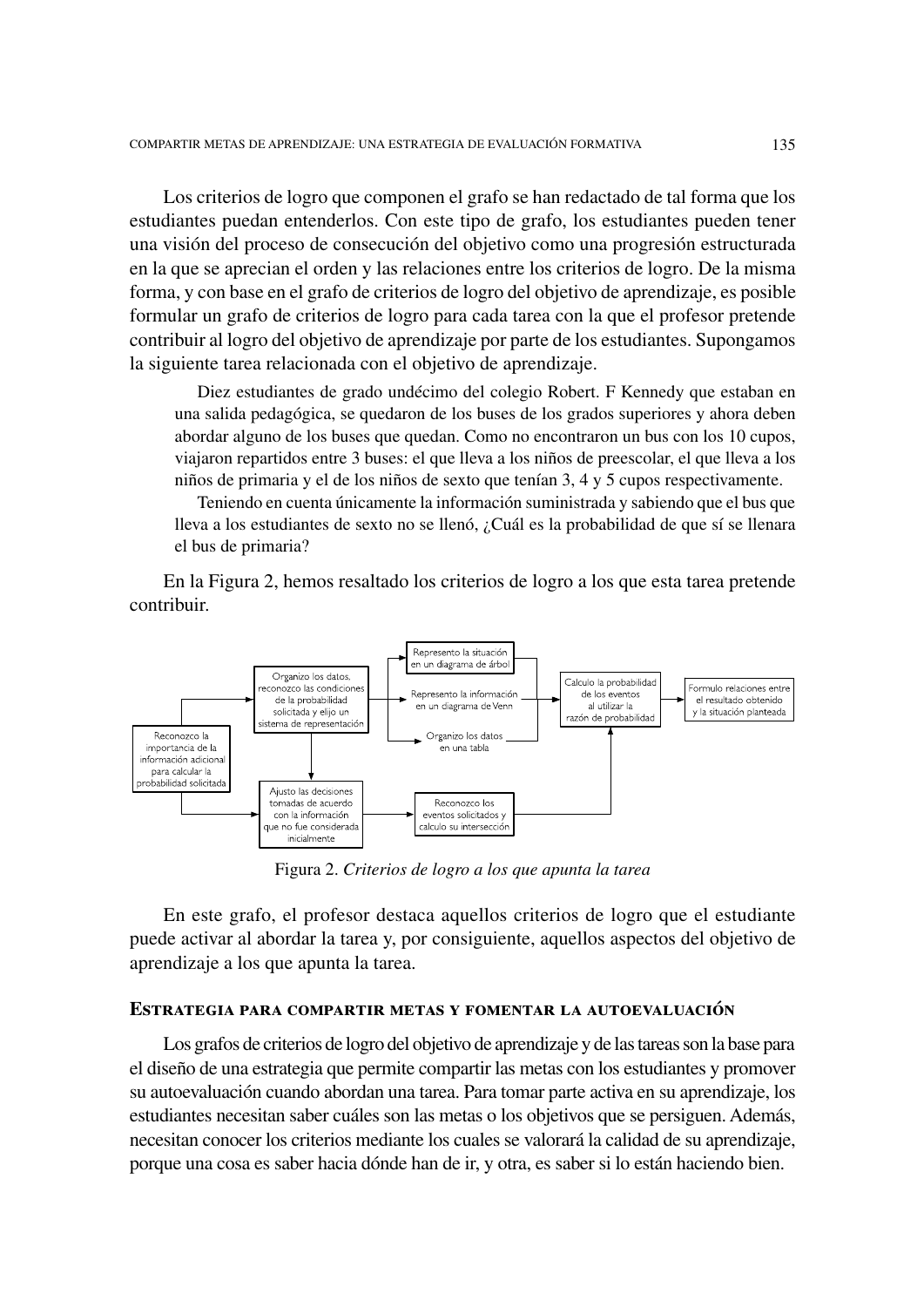Para involucrar a los estudiantes en el proceso de evaluación, el profesor necesita encontrar una manera de compartir con ellos los objetivos de aprendizaje y los criterios para valorar su logro. Para un objetivo determinado, el profesor puede compartir con los estudiantes su grafo de criterios de logro. De esta manera, los estudiantes pueden tener una idea acerca de lo que se espera que ellos sean capaces de hacer al abordar las tareas que pretenden contribuir al objetivo de aprendizaje: el profesor comparte las metas con los estudiantes.

Desde la perspectiva de la autoevaluación, hemos desarrollado un esquema que denominamos «semáforos». El profesor proporciona a cada estudiante el grafo de criterios de logro de la tarea que acaba de realizar, junto con pegatinas en forma de circulitos verdes, amarillos y rojos con las que ellos pueden indicar, en el grafo, en qué medida ellos consideran que han alcanzado cada criterio de logro: el verde significa que el estudiante cree cumplir el criterio; el amarillo que tiene dudas al respecto; y el rojo qué no ha podido lograrlo. Después de realizar la tarea, el profesor solicitará a los estudiantes que coloreen el grafo de la tarea, al indicar con un semáforo de un color (verde, amarillo o rojo —blanco, gris y negro en la figura  $3$ —) el grado con el que él considera que ha logrado cada criterio de logro de la tarea (Figura 3).



Figura 3. *Grafo de criterios de logro de la tarea con semáforos*

A partir de esta información, el profesor puede percibir con relativa rapidez si puede pasar a la tarea siguiente, si necesita aclarar algunos puntos para toda la clase o si algunos estudiantes precisan ayuda particular. También puede establecer qué aspectos de los criterios de logro no se han desarrollado suficientemente de manera general en la clase o si hay grupos de estudiantes que han avanzado apropiadamente, mientras que otros grupos manifiestan dificultades en algunos aspectos de sus expectativas de aprendizaje. La información que los estudiantes proporcionan con los semáforos puede servir para identificar quiénes pueden ayudar a sus compañeros a avanzar sobre determinadas cuestiones, y estimular un clima colaborativo, útil tanto para el estudiante que ayuda como para los que son ayudados.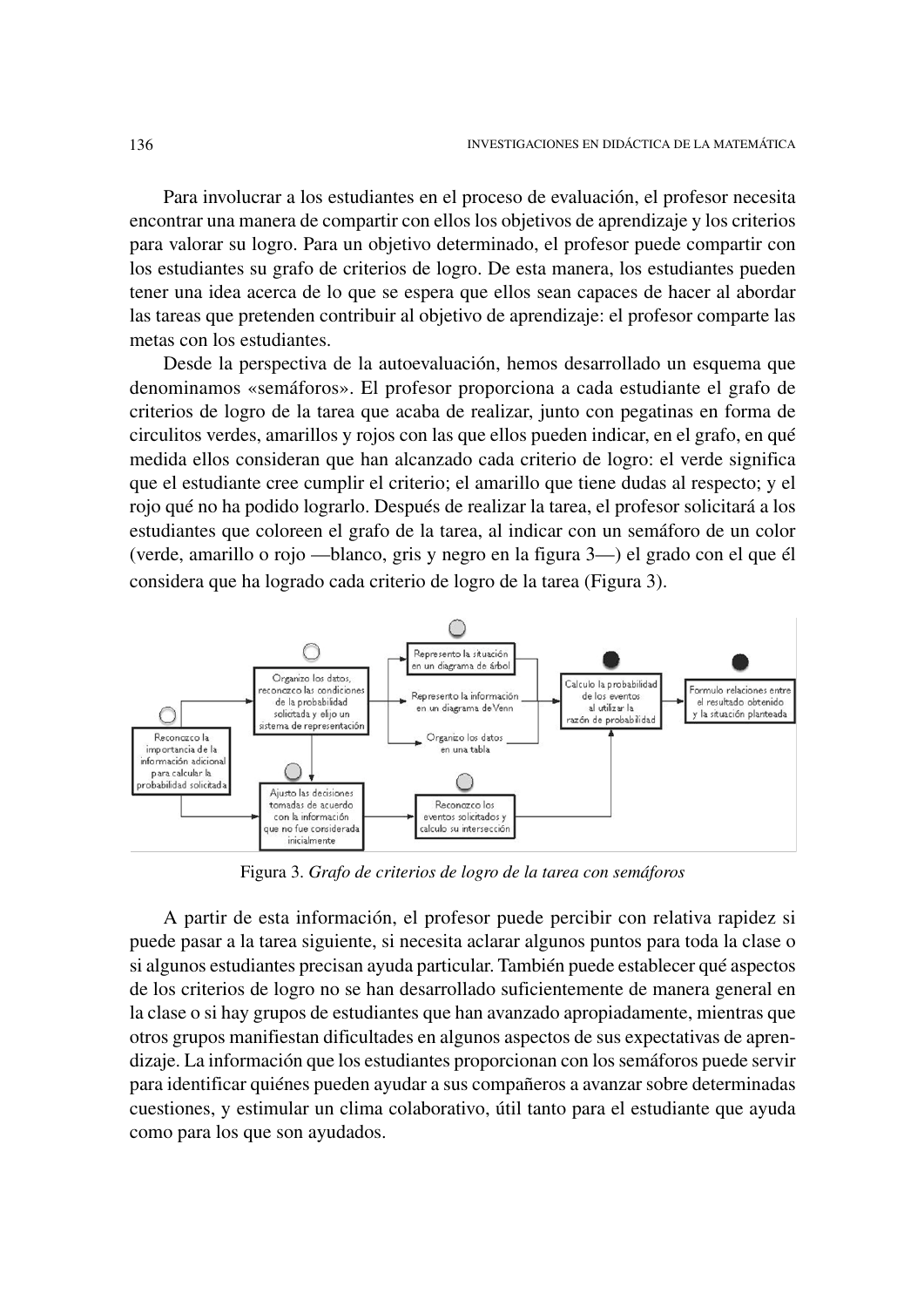## **Conclusión**

Hemos presentado una estrategia, basada en la construcción del grafo de criterios de logro de un objetivo de aprendizaje y de las tareas que pretenden contribuir a ese objetivo de aprendizaje, con la que el profesor puede compartir sus metas con sus estudiantes, puede fomentar la auto-evaluación y hacer un seguimiento del progreso de los estudiantes que le permita adaptar la enseñanza. Mediante este procedimiento, hemos pretendido fortalecer la validez de la evaluación, por cuanto se comunican los criterios con los que el trabajo de los escolares será evaluado a través de una variedad de tareas que realizan durante la unidad didáctica. Dichos criterios son comunicados en un len guaje adaptado a los escolares y ajustado en el transcurso de las tareas, de manera que profesor y estudiantes puedan compartir de hecho las metas de aprendizaje y, lo que es más importante, puedan utilizarlas de forma operativa.

Por lo que respecta al profesor, una de las formas más importantes en que la eva luación puede fomentar el aprendizaje matemático es a través de la realimentación, que puede ser utilizada por cada escolar para cubrir la brecha entre su actuación en un momento dado y la meta perseguida. Mediante el esquema de semáforos, los escolares permiten al profesor visualizar su percepción de dónde se hallan en cada instancia del proceso de aprendizaje. Aunque esta percepción del escolar tenga que ser contrastada (por ejemplo, con los grafos de criterios de logro que el profesor cumplimenta al final de la sesión), proporciona al profesor una pista muy valiosa para realizar una realimentación ajustada a las necesidades de los alumnos individuales. Con respecto a la totalidad de la clase, el sistema permite modificar la secuencia de enseñanza en momentos en los que se constatan dificultades generalizadas o acelerarla en momentos en los que el grupo-clase consigue con facilidad las metas pretendidas.

Por lo que respecta al alumnado, el sistema permite una autoevaluación basada en criterios y evidencias, más allá de la mera opinión muchas veces infundada sobre la calidad del propio aprendizaje. Además, se trata de una autoevaluación cualitativa, orientada a seguir aprendiendo, más que a ponerse una nota que aumente la calificación dada por el profesor. Esta evaluación cualitativa le permite, además, utilizar la información para procurarse ayudas en el proceso de aprendizaje, no solo por parte del profesor, sino de los propios compañeros o incluso de fuera del aula.

Esta estrategia ha sido implementada con escolares en aulas reales y actualmente se analizan los datos obtenidos, con lo que se espera contribuir a la demanda de investigaciones empíricas y «ecológicamente válidas» en las que los profesores utilicen una realimentación bien articulada para guiar los procesos de aprendizaje de los escolares y sus implicaciones en su autorregulación metacognitiva.

#### **Agradecimientos**

Este proyecto ha sido apoyado parcialmente por el proyecto EDU2012-33030 del Ministerio de Ciencia y Tecnología de España.